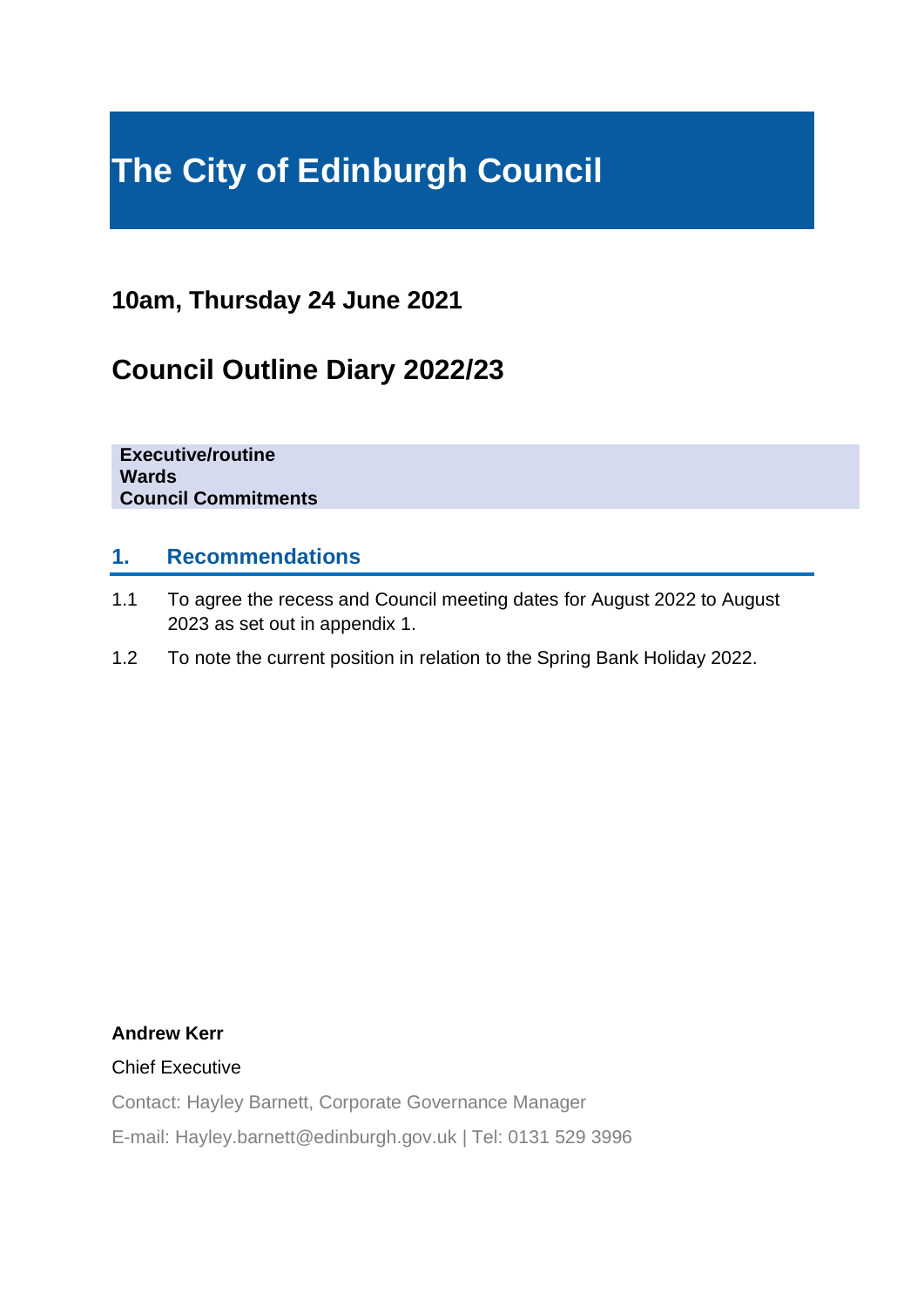# **Council Outline Diary 2022/23**

#### **2. Executive Summary**

- 2.1 This report proposes meeting dates for The City of Edinburgh Council and recess dates from August 2022 to August 2023. School term dates for this period have already been considered and agreed to at the Education, Children and Families Committee at 18 May 2021.
- 2.2 The report also notes the current position in relation to progress made to agree the Spring Bank Holiday 2022.

#### **3. Background**

- 3.1 Standing Order 3.1 states that, if circumstances allow, a meeting of the Council will be held at 10am on every fourth Thursday.
- 3.2 Standing Order 3.4 states that during any recess, no meetings of the Council, Executive Committees or the Governance, Risk and Best Value Committee will be held.

#### **4. Main report**

#### **Council Outline Diary**

- 4.1 It is normal practice for the Council to agree the timing of recess periods and Council meetings a year in advance. The proposed recess periods and Council meeting dates for August 2022 to August 2023 are included at appendix 1.
- 4.2 In February 2021, Council agreed the Council Diary 2021/22. The Council outline diary for the following year would normally be presented alongside this report.
- 4.3 Due to a delay in the consultation with parents/carers, pupils and staff as a result of the Covid-19 pandemic, this paper was not presented as usual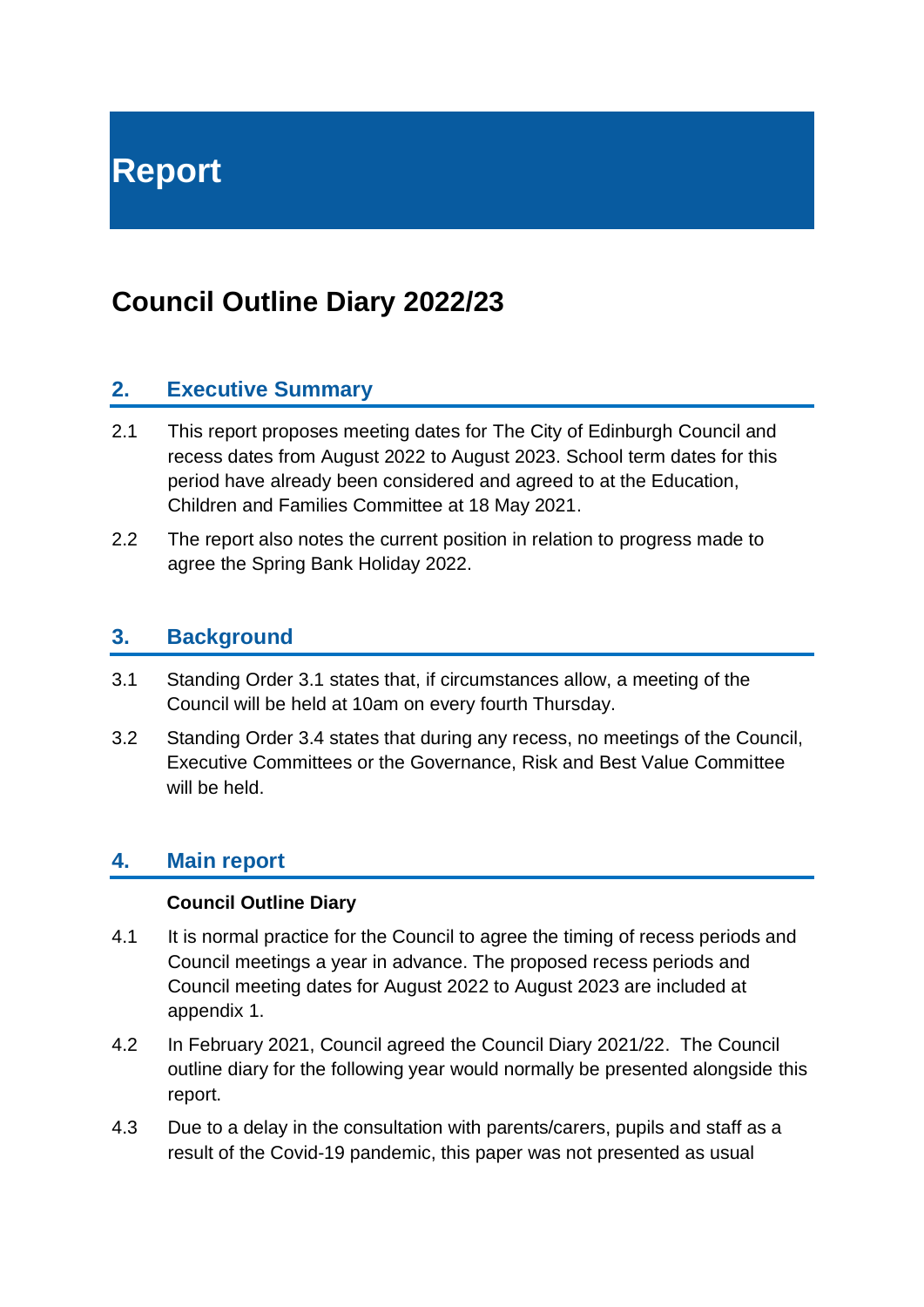alongside the Council Diary 2021/22 Report at the Council's February meeting.

- 4.4 School term dates for 2022/23 (and 2023/24, 2024/25) have been agreed by the Education, Children and Families Committee at their May meeting and the recess periods reflect these.
- 4.5 The proposed Council meeting dates broadly follow the standard cycle of being held at 10am on every fourth Thursday, as per Standing Order 3.1.

#### **Public Holiday 2022**

- 4.6 In November 2020, Council agreed the Public Holidays 2021 2027. The report noted that further work was required to consider the full implications of the UK Government announcement (November 2020) regarding the May Bank Holiday Weekend in 2022 to celebrate Her Majesty the Queen's Platinum Jubilee.
- 4.7 In Edinburgh, the May Bank holiday noted above has traditionally not been observed at the end of May. The equivalent Spring Holiday in Edinburgh is normally the third Monday in April and this date still requires to be agreed for 2022.
- 4.8 It is normal practice for public holidays to be agreed one year in advance however, to date there is still no national position agreed. Officers have engaged with COSLA on this matter and subsequently, a survey is currently being carried out with other authorities to determine implications.
- 4.9 Officers will continue to engage with COSLA and a further report on this matter will be brought to Council in due course.

# **5. Next Steps**

5.1 The meeting schedule will be implemented from August 2022.

# **6. Financial impact**

6.1 None

# **7. Stakeholder/Community Impact**

7.1 Consultation was undertaken with parents/carers, staff and pupils to agree the proposed recess periods.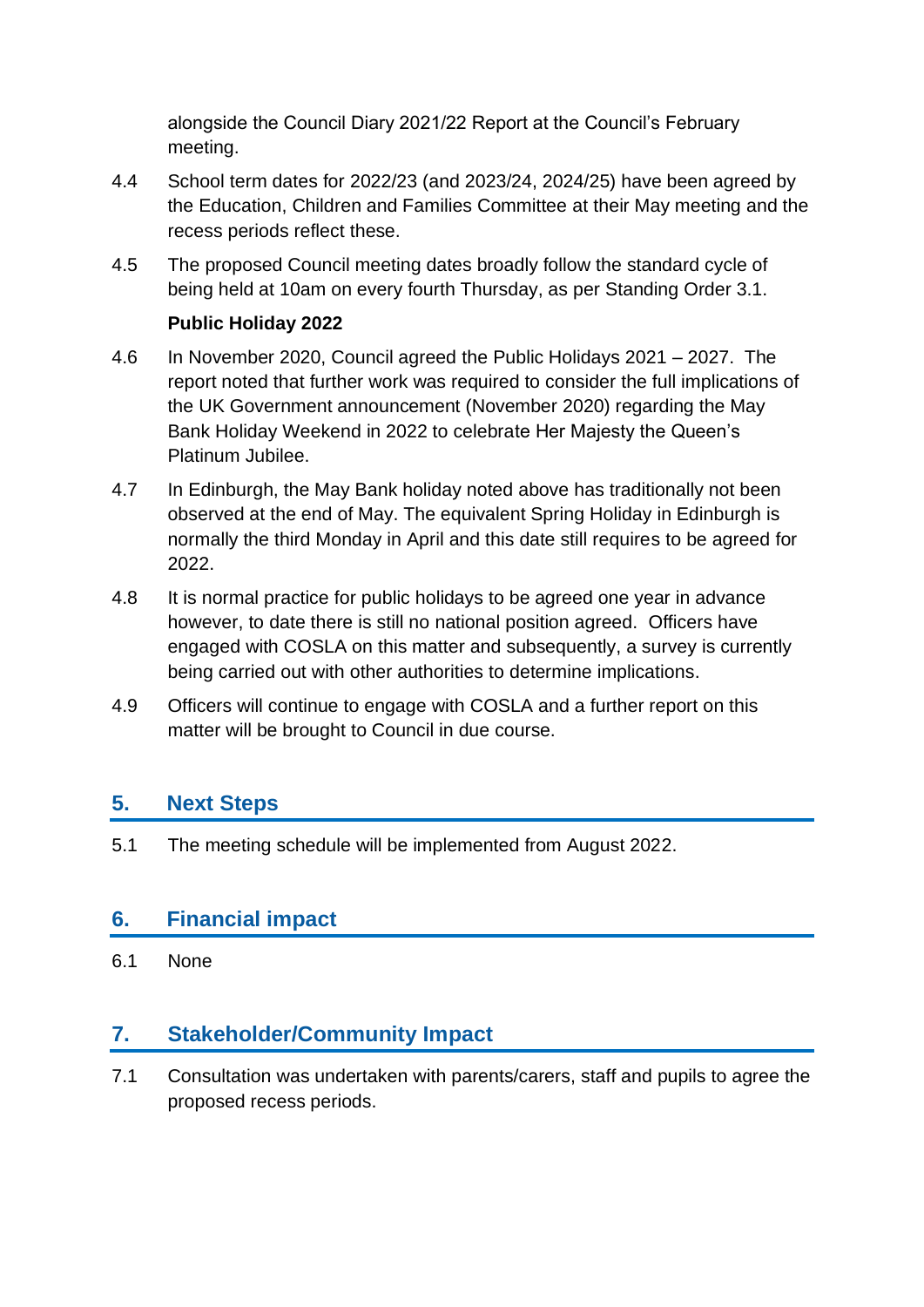# **8. Background reading/external references**

- 8.1 The City of Edinburgh Council [Council Diary 2021/22](https://democracy.edinburgh.gov.uk/documents/s31056/Item%207.3%20-%20Council%20Diary%202021-22.pdf)
- 8.2 Education, Children and Families Committee 18 May 2021 School Session [Dates 2022 –](https://democracy.edinburgh.gov.uk/documents/s33932/7.13%20School%20Session%20Dates%202022%20-%202025.pdf) 2025
- 8.3 The City of Edinburgh Council [Public Holidays](https://democracy.edinburgh.gov.uk/documents/s29135/Item%208.2%20-%20Public%20Holidays%202021-2027%20V2.pdf) 2021-2027

# **9. Appendices**

9.1 Proposed Outline Diary 2022/23